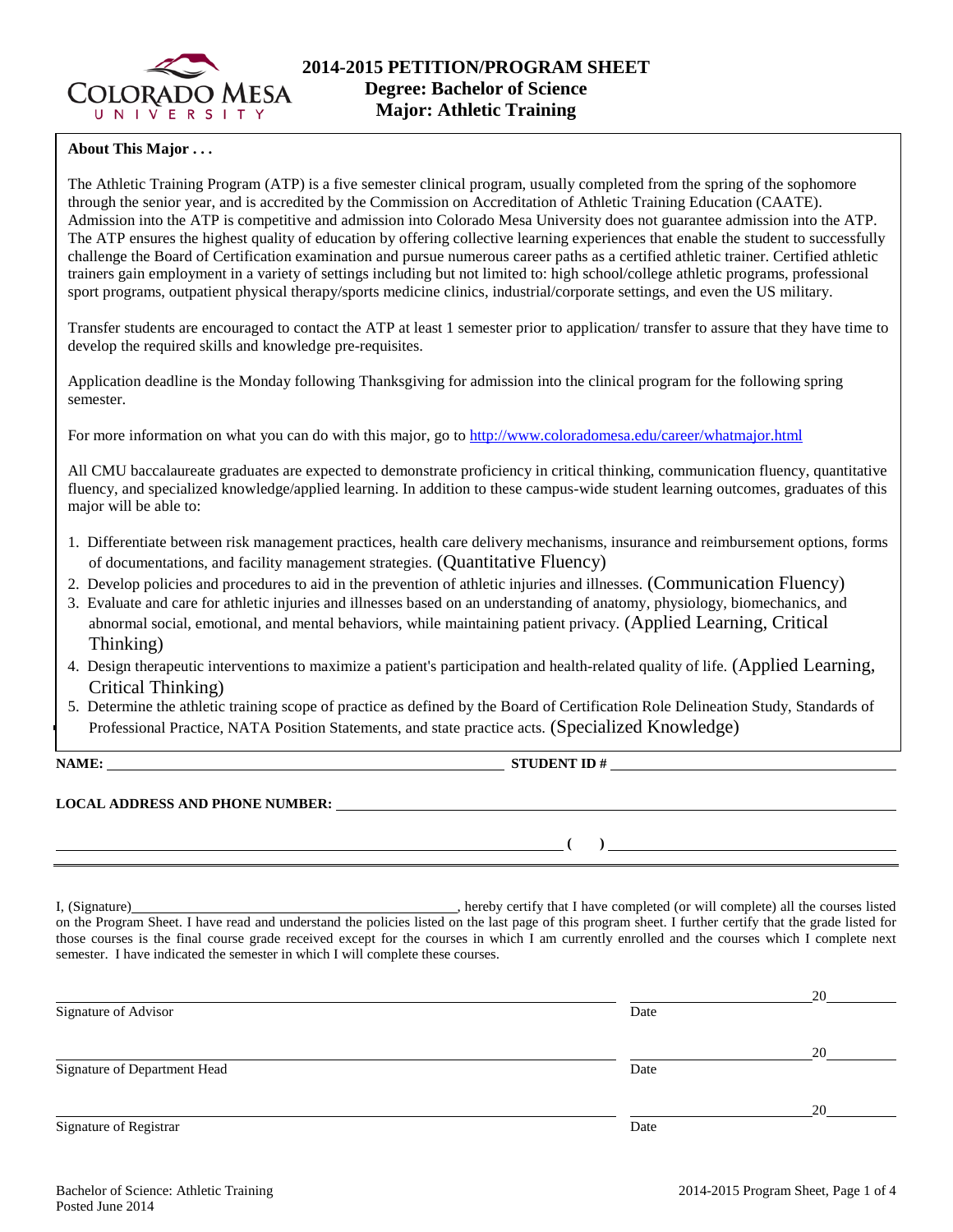#### **Students should work closely with a faculty advisor when selecting and scheduling courses prior to registration.**

#### Degree Requirements:

- 120 semester hours total (Students must complete a minimum of 30 of the last 60 hours of credit at CMU, with at least 15 semester hours in major discipline courses numbered 300 or higher).
- 40 upper division credits (A minimum of 15 taken at the 300-400 course levels within the major at CMU).
- 2.00 cumulative GPA or higher in all CMU coursework
- A 2.75 GPA is required in the major courses. A "C" or higher is required in all major courses.
- Pre-collegiate courses (usually numbered below 100) cannot be used for graduation.
- A student must follow the CMU graduation requirements either from 1) the program sheet for the major in effect at the time the student officially declares a major; or 2) a program sheet for the major approved for a year subsequent to the year during which the student officially declares the major and is approved for the student by the department head. Because a program may have requirements specific to the degree, the student should check with the faculty advisor for additional criteria. It is the student's responsibility to be aware of, and follow, all requirements for the degree being pursued. Any exceptions or substitutions must be approved by the student's faculty advisor and Department Head.
- When filling out the program sheet a course can be used only once.
- See the "Undergraduate Graduation Requirements" in the catalog for additional graduation information.

**GENERAL EDUCATION REQUIREMENTS** (31 semester hours) See the current catalog for a list of courses that fulfill the requirements below. If a course is on the general education list of options and a requirement for your major, you must use it to fulfill the major requirement and make a different selection within the general education requirement.

| Course No Title                                                                                                                                                                                                                                                                                     |        |  | Sem.hrs Grade Term/Trns |
|-----------------------------------------------------------------------------------------------------------------------------------------------------------------------------------------------------------------------------------------------------------------------------------------------------|--------|--|-------------------------|
| <b>English</b> (6 semester hours, must receive a grade of "C" or better and<br>must be completed by the time the student has 60 semester hours.)<br>ENGL 111 English Composition<br>ENGL 112 English Composition                                                                                    | 3<br>3 |  |                         |
| <b>Math:</b> MATH 113 or higher (3 semester hours, must receive a grade<br>of "C" or better, must be completed by the time the student has 60<br>semester hours.)<br>MATH 113 College Algebra<br>$4*$<br>*3 credits apply to the General Ed requirements and 1 credit applies to<br>elective credit |        |  |                         |
| <b>Humanities</b> (3 semester hours)                                                                                                                                                                                                                                                                |        |  |                         |
| Social and Behavioral Sciences (6 semester hours)                                                                                                                                                                                                                                                   |        |  |                         |
| PSYC 150<br>General Psychology                                                                                                                                                                                                                                                                      | 3      |  |                         |
| Natural Sciences (7 semester hours, one course must include a lab) -<br>PHYS 111, 111L suggested*<br><u> 1988 - Johann John Stone, meil er sich aus der Stone (</u><br>History (3 semester hours)<br><b>HIST</b><br><u> 1999 - John Harrison, mars et</u>                                           |        |  |                         |
| <b>Fine Arts</b> (3 semester hours)                                                                                                                                                                                                                                                                 |        |  |                         |

\_\_\_\_\_\_ \_\_\_\_ \_\_\_\_\_\_\_\_\_\_\_\_\_\_\_\_\_\_\_\_\_\_\_\_ \_\_\_\_ \_\_\_\_\_ \_\_\_\_\_\_\_\_

# **OTHER LOWER DIVISION REQUIREMENTS** (6 semester hours) **Kinesiology** (3 semester hours) KINE 100 Health and Wellness 1<br>KINA 1 1 KINA 1\_\_\_\_ \_\_\_\_\_\_\_\_\_\_\_\_\_\_\_\_\_\_\_\_\_\_\_\_ 1 \_\_\_\_\_ \_\_\_\_\_\_\_\_ KINA  $1$   $1$ **Applied Studies** (3 semester hours)

Course No Title Sem.hrs Grade Term/Trns

\_\_\_\_\_\_ \_\_\_\_ \_\_\_\_\_\_\_\_\_\_\_\_\_\_\_\_\_\_\_\_\_\_\_\_ \_\_\_\_ \_\_\_\_\_ \_\_\_\_\_\_\_\_

#### **FOUNDATION COURSE** (11 semester hours)

| STAT 200 Probability and Stats       | 3 |  |
|--------------------------------------|---|--|
| BIOL 209 Human Anat & Phys I         | 3 |  |
| BIOL 209L Human Anat & Phys I Lab    |   |  |
| BIOL 210 Human Anat & Phys II        | 3 |  |
| BIOL 210L Human Anat and Phys II Lab |   |  |

# **ATHLETIC TRAINING MAJOR REQUIREMENTS**

### **Required Courses** (60 semester hours) KINE 200 History & Philosophy of Sport & Physical Education 3 \_\_\_\_\_ \_\_\_\_\_\_\_\_ KINE 213 Applications of Physical Fitness & Physical Education 3 \_\_\_\_\_ \_\_\_\_\_\_\_\_ KINE 234 Prevention & Care of Athletic Injuries 3 KINE 240 Introduction to Clinical Athletic Training 2 KINE 252 Principles of Evaluation and Assessment 3 KINE 253 Fundamentals of Clinical Athletic Training 2 KINE 265 First Aid  $&$  CPR/AED for the **Health Care Provider or<br>EMTS 115** Medical First Re EMTS 115 Medical First Responder 3<br>
KINE 303 Exercise Physiology 3 Exercise Physiology 3 KINE  $303L$  Exercise Physiology Lab  $1$ KINE 309 Anatomical Kinesiology 3<br>KINE 367 Field Experiences in Athletic Field Experiences in Athletic Training I 2 KINE 368 Clinical Experiences in Athletic Training I 2 KINE 370 Biomechanics 3 KINE 370L Biomechanics Lab 1 KINE  $373$  Upper Body Injury Assessment 3 KINE 374 Lower Body Injury Assessment 3 KINE 378 Clinical Experiences in Athletic Training II 2 KINE 405 Sports Nutrition 3<br>
KINE 410 Rehabilitative Exercises 3 KINE 410 Rehabilitative Exercises 3<br>KINE 420 Therapeutic Modalities 3 Therapeutic Modalities KINE 430 Medical Conditions and Pharmacology in Sports 3 \_\_\_\_\_ \_\_\_\_\_\_\_\_ KINE 467 Field Experiences in Athletic Training II 2 KINE 468 Clinical Experiences in Athletic Training III 2 KINE 478 Clinical Experiences in Athletic Training IV 2

Bachelor of Science: Athletic Training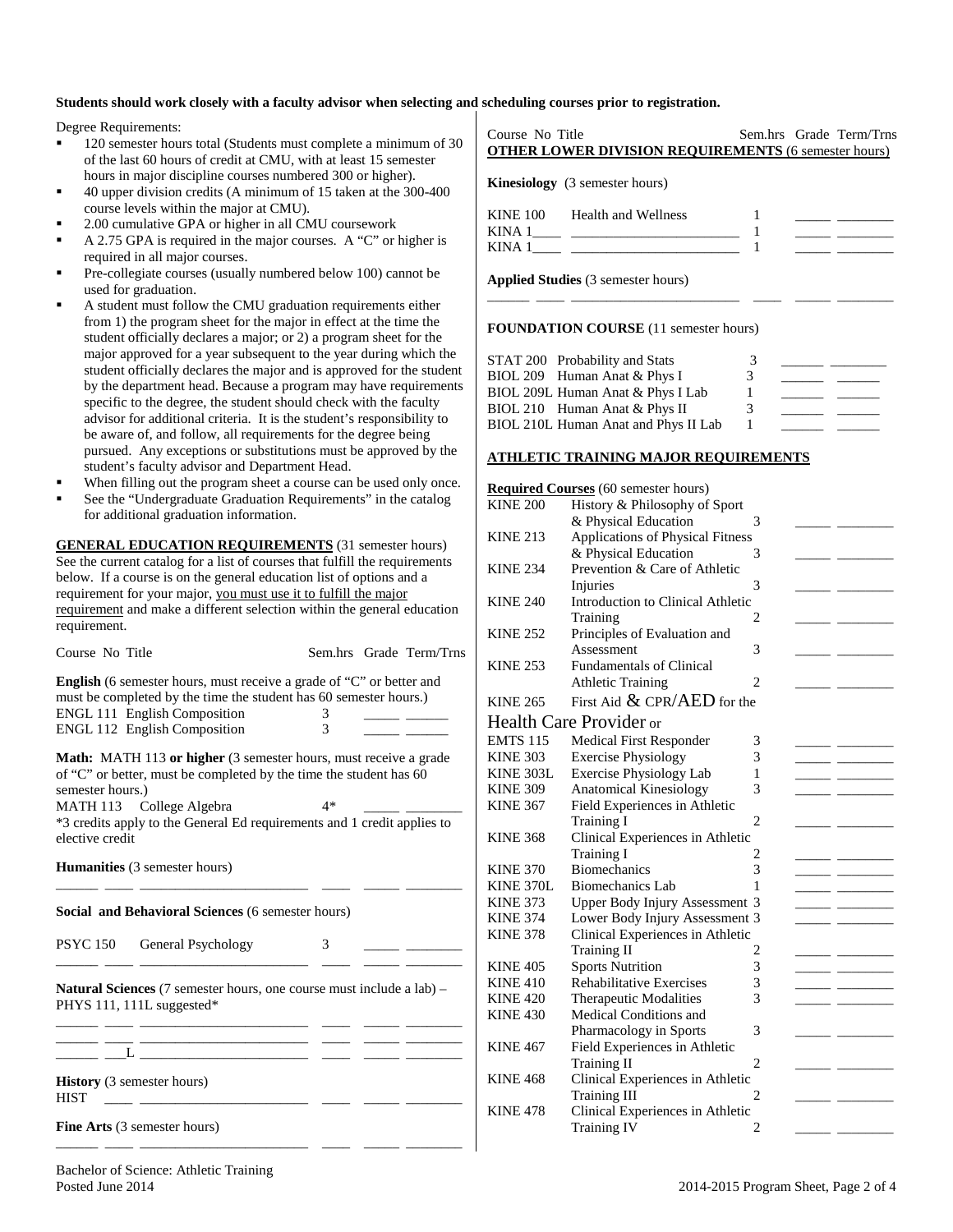| Course No Title | <b>Electives</b> (All college level courses appearing on your final transcript,<br>not listed above that will bring your total semester hours to 120 hours.<br>$(12$ semester hours;.) – BIOL 409, 409L suggested* |  | Sem.hrs Grade Term/Trns |
|-----------------|--------------------------------------------------------------------------------------------------------------------------------------------------------------------------------------------------------------------|--|-------------------------|
|                 | *MATH 113 College Algebra                                                                                                                                                                                          |  |                         |
|                 |                                                                                                                                                                                                                    |  |                         |
|                 |                                                                                                                                                                                                                    |  |                         |
|                 |                                                                                                                                                                                                                    |  |                         |
|                 |                                                                                                                                                                                                                    |  |                         |
|                 |                                                                                                                                                                                                                    |  |                         |
|                 |                                                                                                                                                                                                                    |  |                         |
|                 |                                                                                                                                                                                                                    |  |                         |
|                 |                                                                                                                                                                                                                    |  |                         |